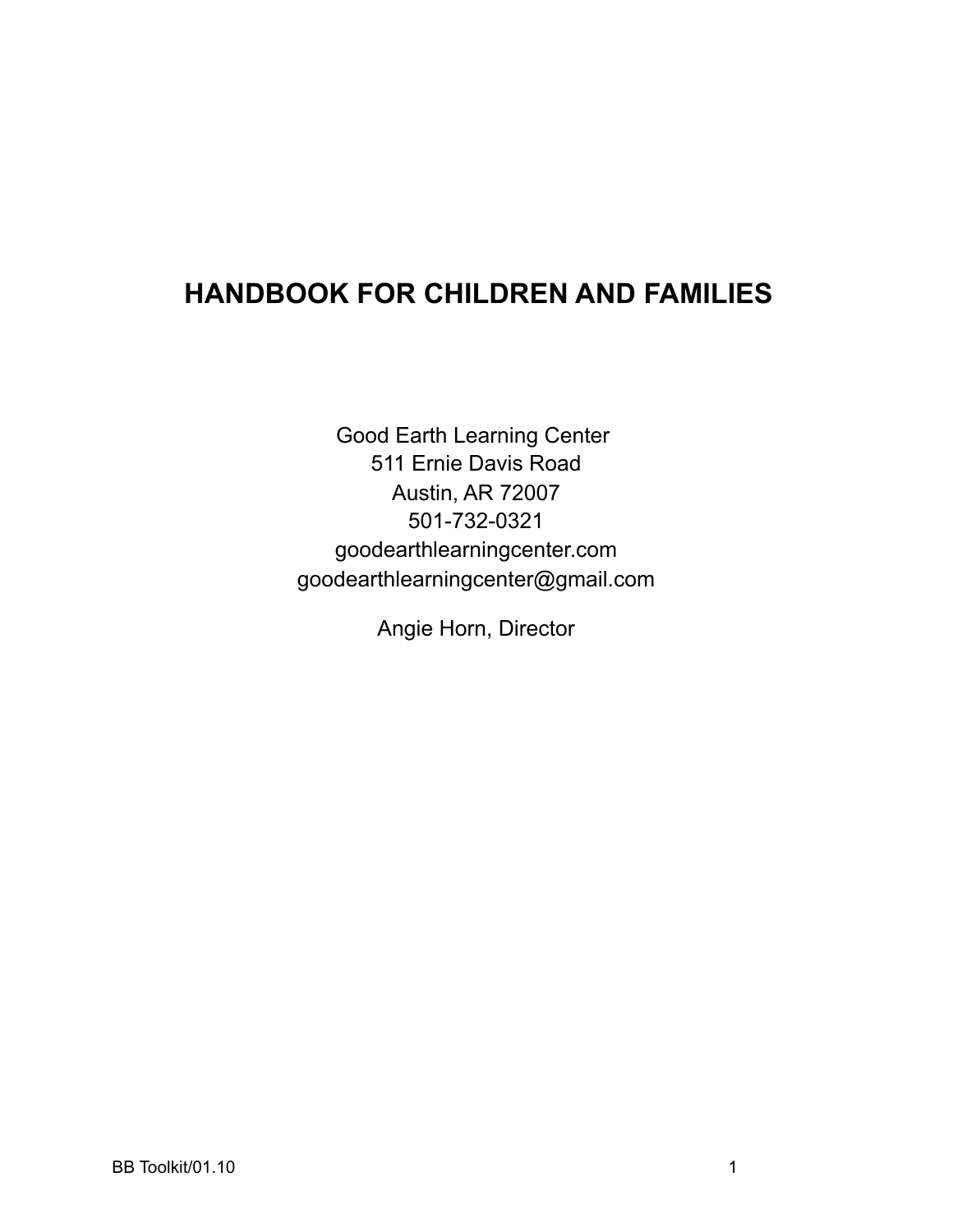# TABLE OF CONTENTS

| Before Your Child's First Day<br>The First Week<br><b>Frequently Asked Questions</b>                                                                                             |  |
|----------------------------------------------------------------------------------------------------------------------------------------------------------------------------------|--|
| Purpose<br>Philosophy<br>Attendance                                                                                                                                              |  |
| <b>Illness</b><br>Immunizations<br>Medication<br>Injuries<br>Nutrition<br>Rest<br><b>Outdoor Play</b>                                                                            |  |
| Transportation<br><b>Release of Children</b><br><b>Emergency Procedures</b><br><b>Weather-related Closings</b><br><b>Abuse Reporting</b><br>Interviews by DHS and Other Agencies |  |
| Clothing<br>Cubbies<br>Toys<br><b>Birthdays</b><br><b>Behavior Guidance</b><br><b>Developmental Screening</b><br><b>Children with Special Needs</b><br>Transitioning             |  |
| Confidentiality<br>Communication<br>Orientation                                                                                                                                  |  |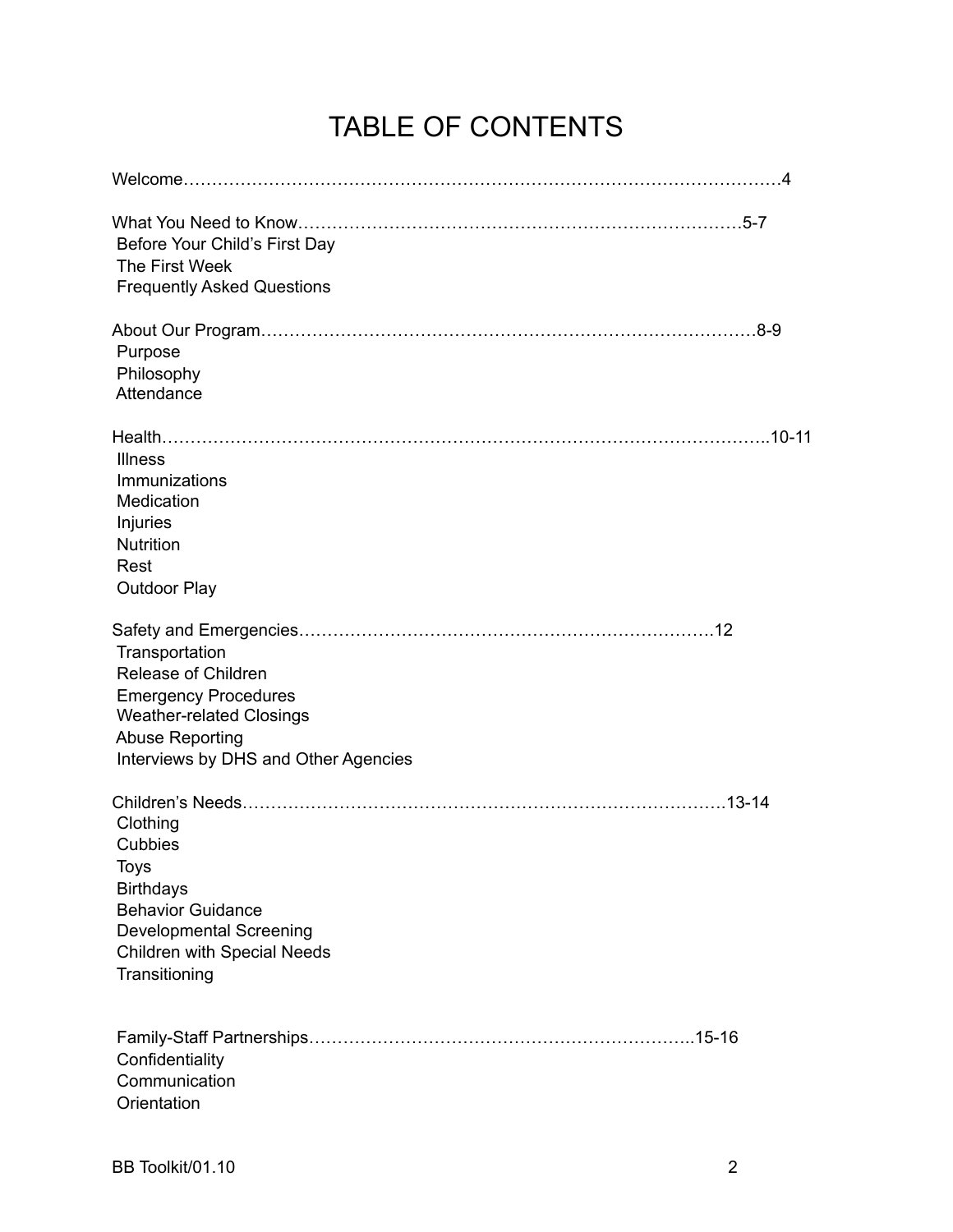Daily Arrivals and Departures Parent-Teacher Conferences Meetings and Special Events Photographs and Video Advisory Group Family Library

Enrollment…………………………………………………………………………………….17 **Eligibility**  Enrollment Withdrawal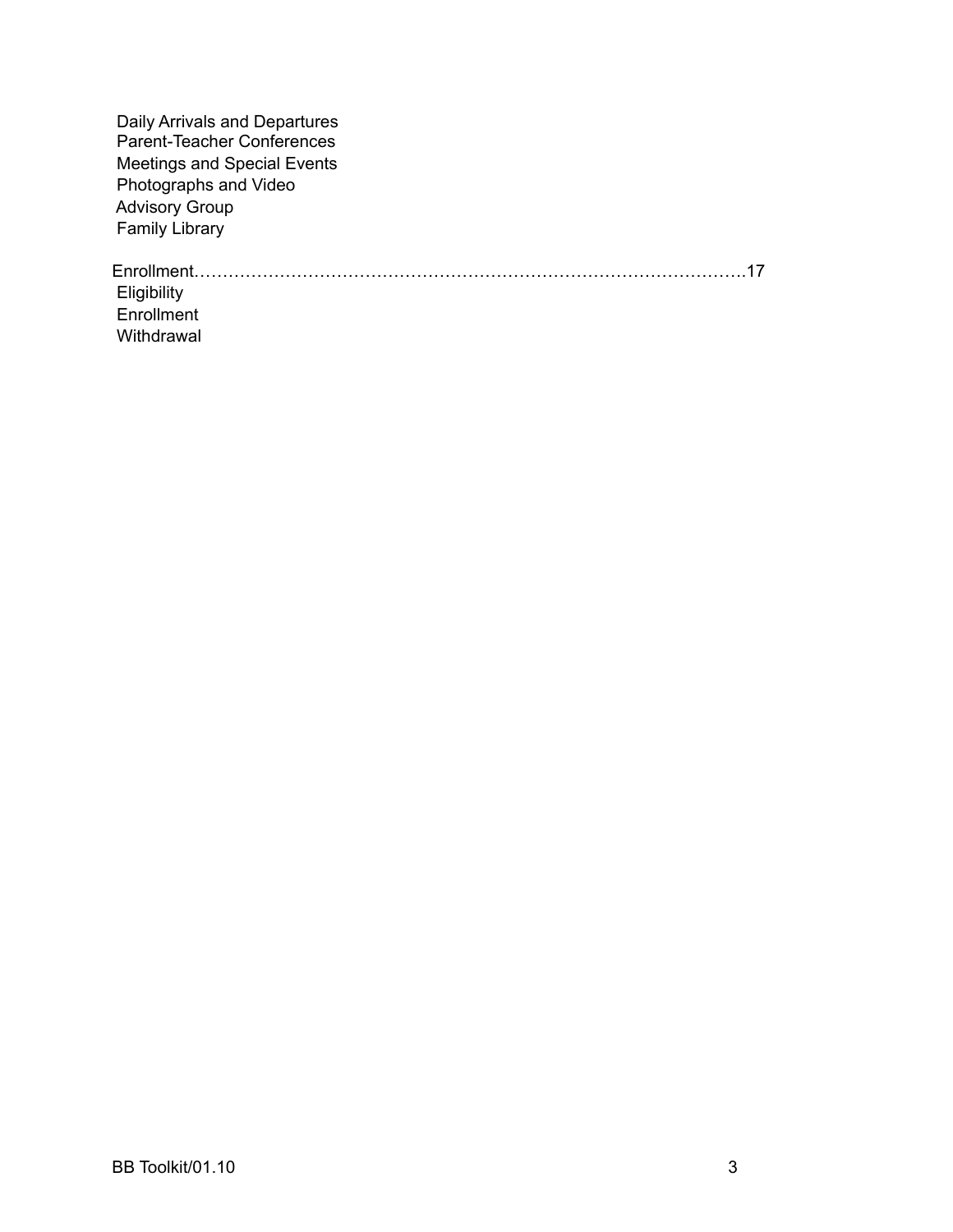# **Welcome!**

We welcome you to the Good Earth Learning Center and to the partnership we will share during these early school years.

The need for good quality early education is great, and Good Earth Learning Center strives to meet that need by providing nurturing educational experiences. Good Earth Learning Center has chosen to meet quality standards that are substantially higher than the minimum requirements. Our goal is to help your child explore and begin to understand the world around us and to lay the foundation for future academic pursuits using outdoor classroom time at every possible opportunity.

This handbook includes program policies and important information you will need as we share this year. We hope you will read the handbook carefully. If you have questions, please call us.

Please talk to us often. Thank you for choosing the Good Earth Learning Center. We're glad you are here!

Warmly,

Angie Horn 501-732-0321 goodearthlearningcenter@gmail.com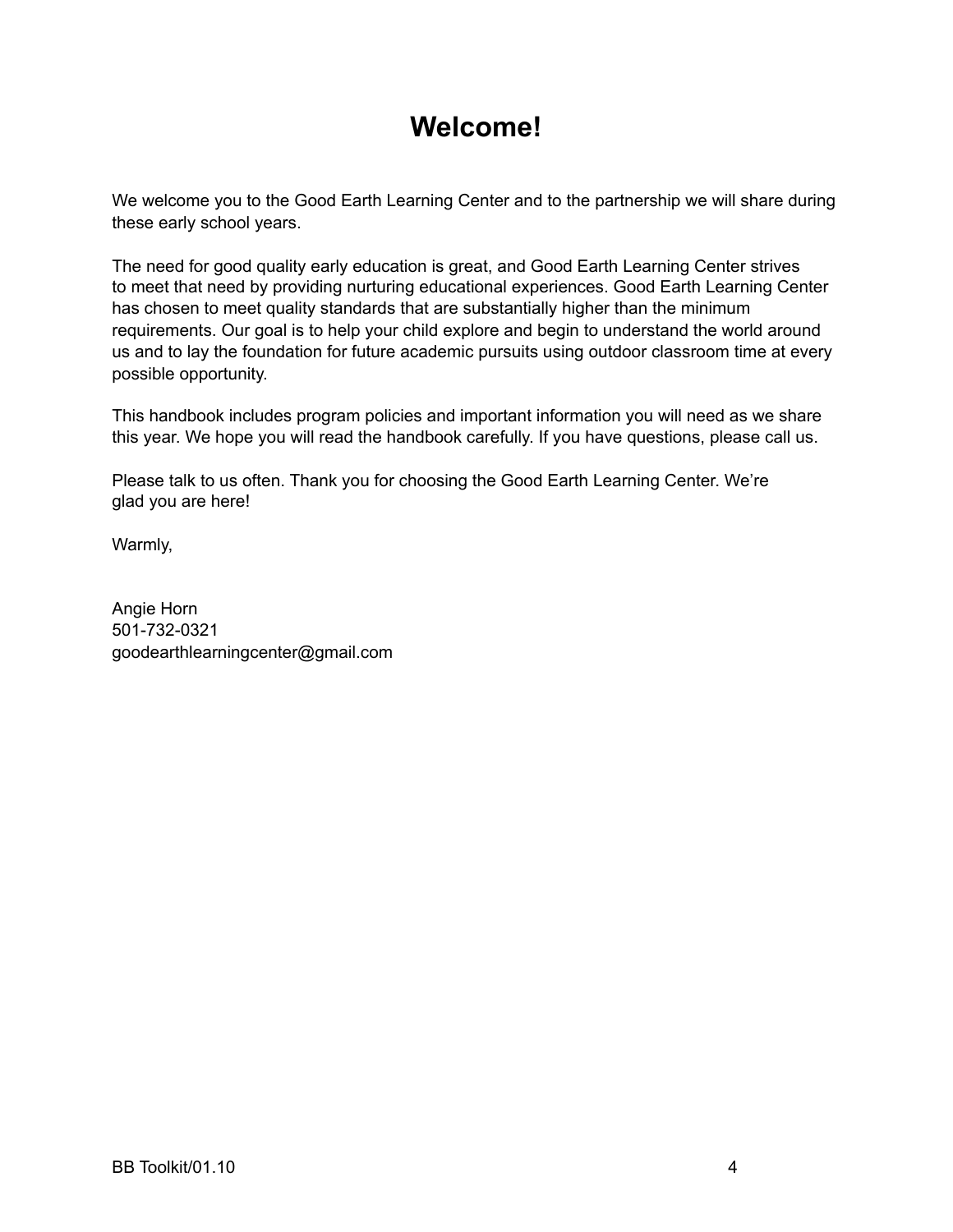# What You Need To Know Before Your First Day

### **Good Earth Learning Center Hours**

**Preschool** hours are 8:00 a.m. to 3:00 p.m., Monday through Friday. **Day camp** hours are 8:00 a.m. to 3:30 p.m. Monday through Friday.

#### **Orientation**

New families participate in an orientation meeting or conference with the director. If you have not attended an orientation, contact the center director.

#### **What to wear**

Your child should dress for an active day. We suggest comfortable, washable play clothes. Sneakers and socks are best for active play. Your child will get dirty!

#### **What to bring**

You will need to provide a sack lunch for your child every day.

Good Earth Learning Center provides snacks and school supplies for children. Your child needs a complete change of clothes at the center (shirt, shorts/pants/skirt, socks, underwear). Be sure to write your child's name in each piece of clothing. Give the clothes to one of the teachers in your child's classroom.

# **Arrival and Departure**

Preschool age children plan to arrive between 7:50 and 8:00 a.m. Park in the visitor parking and walk with your child to the preschool classroom. To pick up your preschool child, arrive between 2:50 and 3:00 p.m. Come to the preschool classroom to call for your child. Be sure to sign your child in each morning and sign out in the afternoon.

Day Camp children plan to arrive between 7:50 and 8:00 a.m. To pick up your day camp child, arrive between 3:20 and 3:30 p.m. Be sure to sign in your child in the morning and sign your child out in the afternoon.

#### **Release of Children**

No child will be released to persons not authorized by a parent or guardian.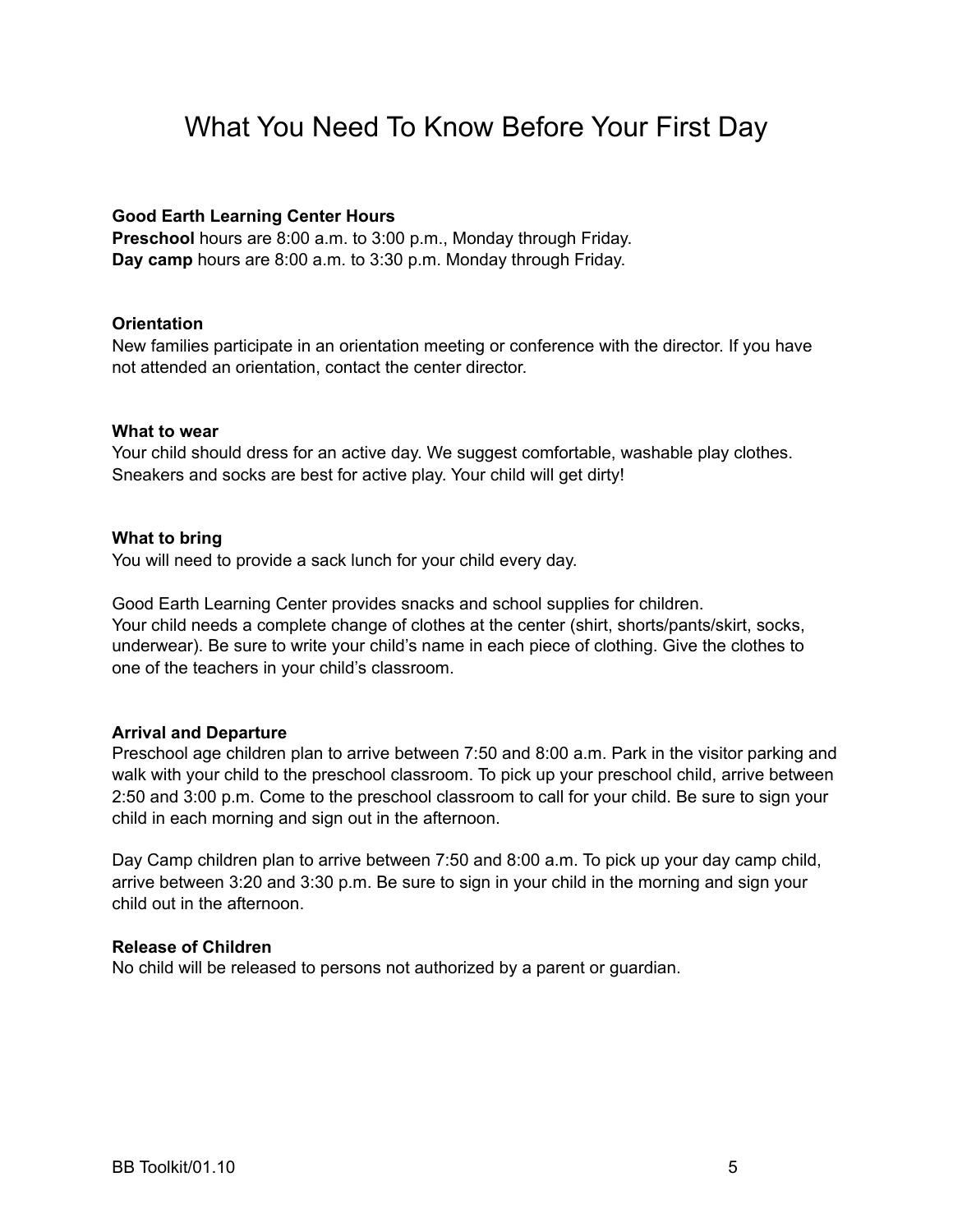# **What You Need to Know the First Week**

Attendance Policy

Preschool children must be picked up promptly at 3:00 p.m. (aftercare available upon request) Please call the center if your child will be absent.

Illness

Children who are ill will not be admitted to the center.

Meals and Snacks

Children will need to bring a sack lunch each day. We will not heat up meals. Good Earth Learning Center will provide snacks and milk.

Behavior Guidance

Our program uses a variety of positive guidance techniques to help children learn appropriate behaviors and develop self-control. Physical punishment and threats are not used by our staff.

Toys from Home Children are encouraged to leave their toys at home.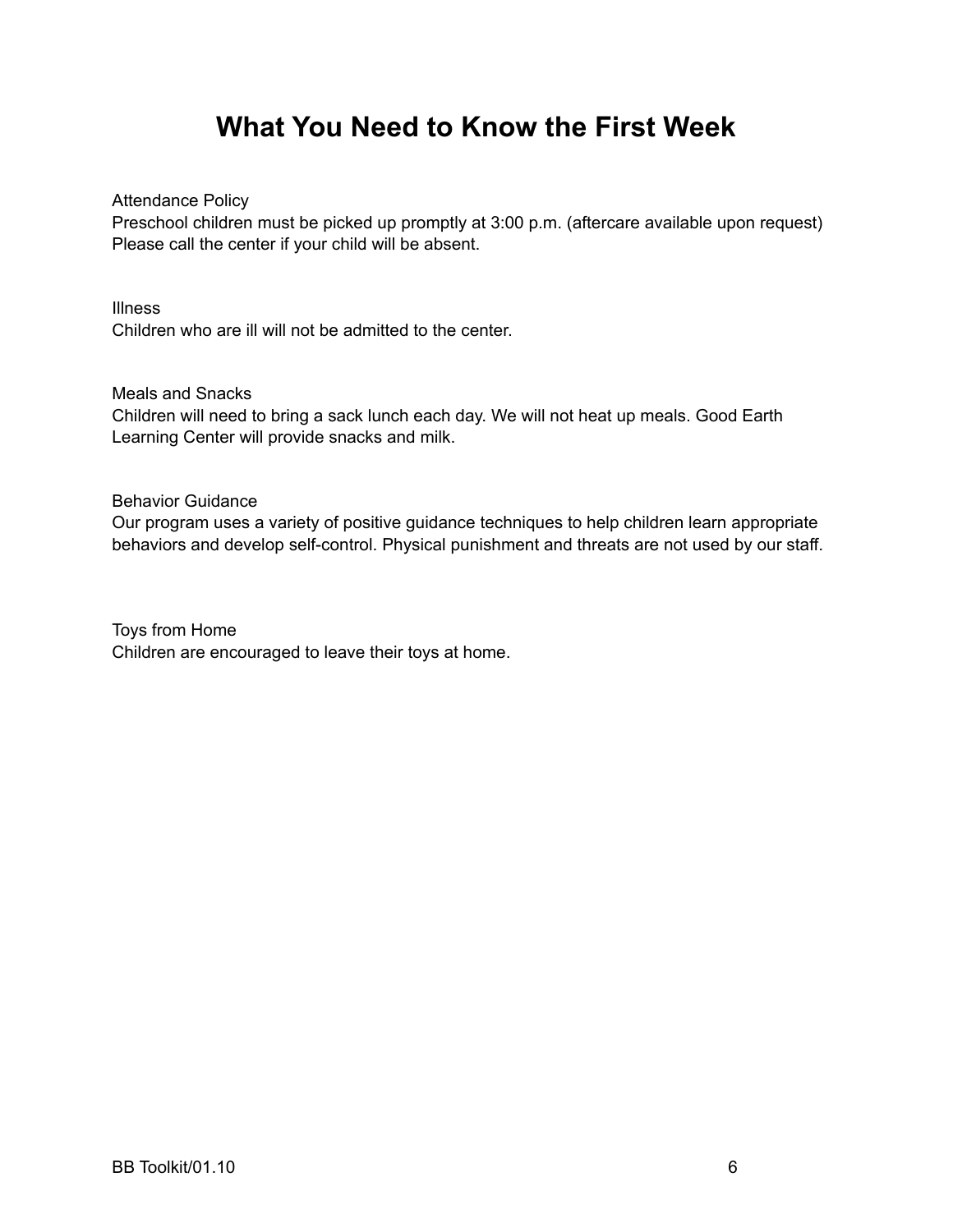# **Frequently Asked Questions**

FAQ 1: What if my child is sick?

If your child is ill, please keep your child at home. Be sure to call to let us know why he/she will be absent. If your child becomes ill during the day, we will call you.

FAQ 2: What school supplies does my child need? All supplies are provided by Good Earth Learning Center.

FAQ 3: Do you teach the children anything?

Preschool children learn in unique ways, so our activities may not look like "school". Our teachers plan activities that help children increase their thinking and creativity skills. Children's experiences will strengthen their literacy skills and encourage them to investigate the world around them. In other words, we're teaching early reading, math, science, social studies, health, music, art, and more!

FAQ 4: Can my child bring a toy or DVD?

We do not watch TV or DVDs—there are so many interesting things in the world to explore and learn! We prefer that children leave their toys at home.

FAQ 5: What if there's a tornado?

Your child's safety is our first concern. We practice emergency drills every month so that children and staff know what to do. Emergency drill procedures are posted in each classroom.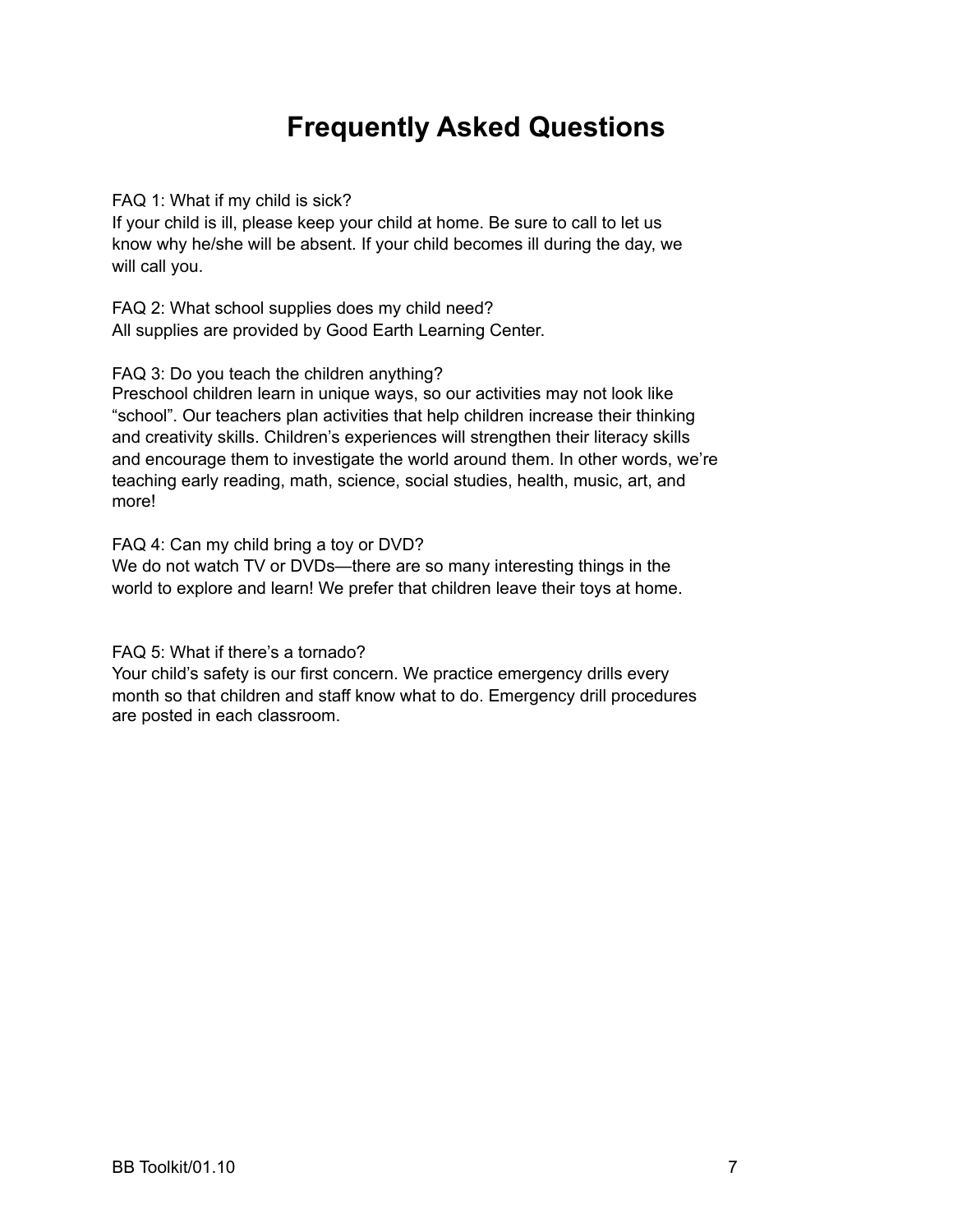# **About Our Program**

# Purpose

The purpose of the Good Earth Learning Center is to provide a safe and caring environment in which each child can play, explore, learn, and grow.

Our Philosophy We believe... That children learn by using their senses and by moving. That each child learns and develops at his/her own pace. That children learn through language and rapidly developing their language skills. That preschool children need hands-on experiences with a wide variety of materials. That families and program staff are partners in supporting the child's development and learning.

# **Attendance**

# Hours.

8:00 a.m. - 3:00 p.m. We expect parents to pay for the entire week even if the child does not attend.

# Late Pick Up.

We expect preschool children to be picked up promptly at 3:00 p.m. and day camp children to be picked up promptly at 3:30 p.m. (Children who are enrolled in After Care will be transitioned into that program at 3:00 and 3:30 respectively.) Two things happen when you are late picking up your child. First, your child becomes anxious about why you are late. Second, staff (who have responsibilities after children depart and who have lives outside of the center) may have to stay at school past their scheduled time and are late for their afternoon or evening commitments.

If children are picked up after 3:05 p.m. by the school clock, a \$15 late fee will be charged per child. After 3:20 p.m. by the school clock, an additional \$15 will be charged per child.

# Before and After Care.

For your convenience, child care is offered before 8:00 a.m. and after 3:00 p.m and 3:30 p.m. for day camps. Your child must be enrolled in before and after care before we can provide this service. Contact the center director for details about hours and fees.

# Absences

If your child must be absent from school, please call to let us know. Illness and family emergencies arise from time to time.

# **Staff**

All staff members are required to participate in on-going training in child development and early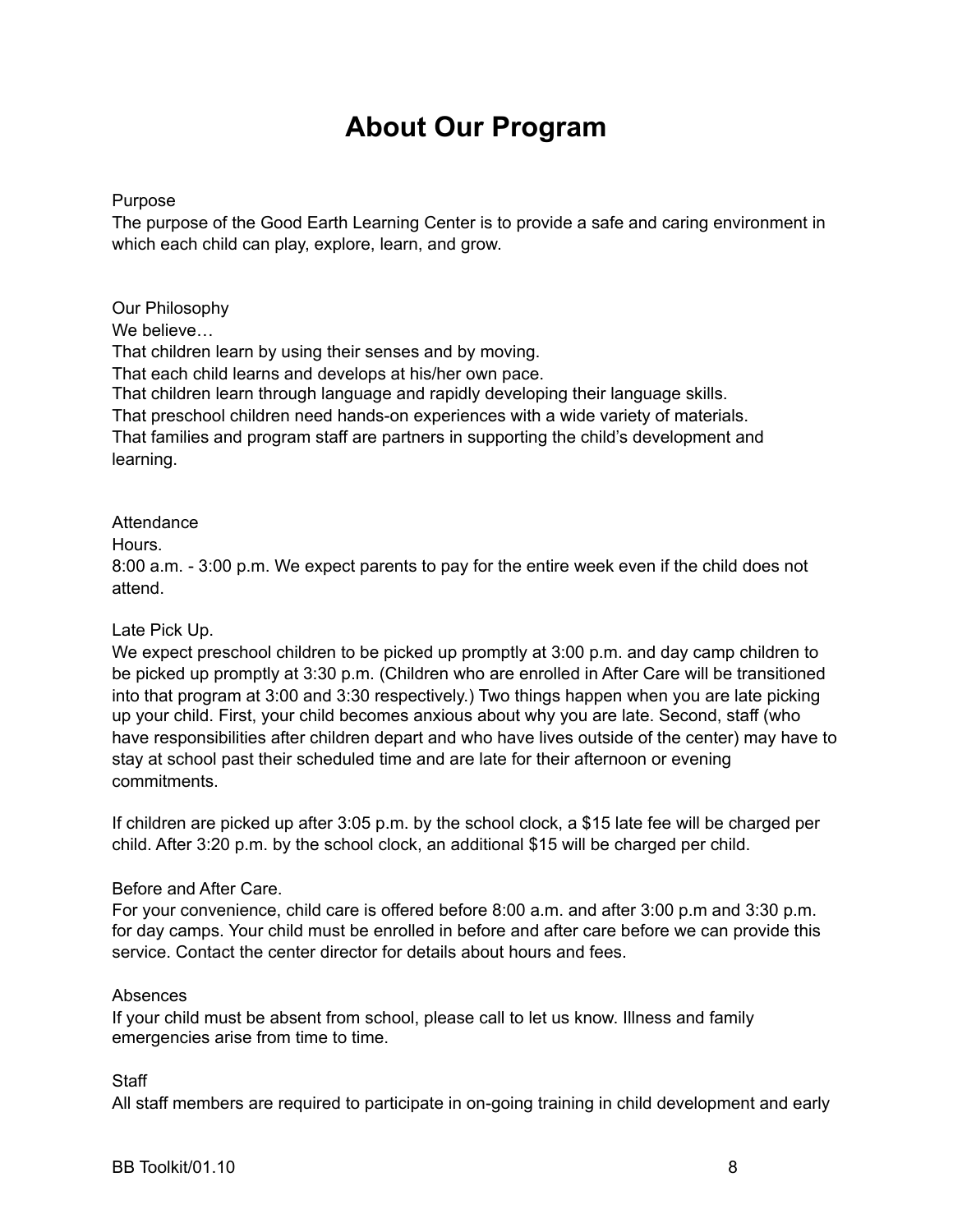childhood education. Our staffing maintains a ratio of 1 adult to 7 children in the preschool program and 1 adult to 10 children in the day camps.

The center director initiates a background check on every new employee, as required by current licensing requirements. In addition, references from previous employers are required.

# Curriculum

Our activities are planned around your child's individual needs, abilities, and interests. Because children learn through their senses and by moving, it may not look like school to you! Teachers use play experiences to help children learn skills and concepts. Activities encourage exploration, creativity, and problem solving. We will use outdoor classroom time as often as possible. The staff works with children to enhance their learning and development in all areas: socialemotional, physical, language/literacy, and intellectual.

Our program has chosen to use Grow it, Try it, Like it. Because the routine food choices of young children are determined by their families and adult caregivers, Grow It, Try It, Like It! links activities at child care centers with resources for use at home. Children are encouraged to try new fruits and vegetables again and again throughout this delightful resource. Children touch, smell, and taste new fruits and vegetables. Children also learn that fruits and vegetables are grown from plants or trees in the ground. Planting activities help children connect the delicious food choices at the table with the different growing conditions and plants that produce fruits and vegetables.

We will also use 7 Habits for Happy Kids and Leader in Me, a Covey program, to guide children to be responsible, show initiative, be creative, learn to set goals and meet them, to get along with people of various backgrounds and cultures, and to resolve conflicts and solve problems.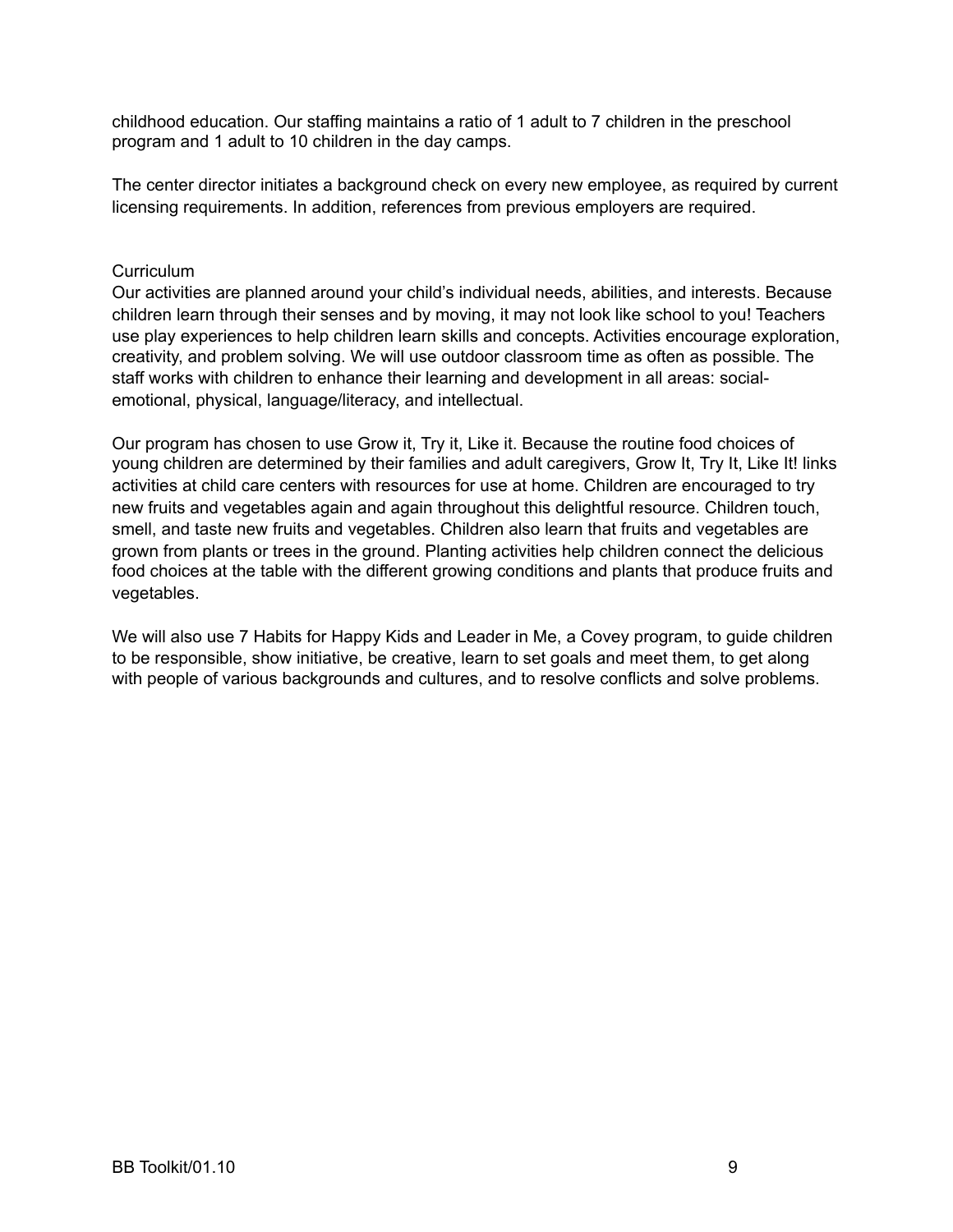# **Health**

Illness

For the good of all children and the teachers, please keep your child at home if he/she is ill. If symptoms appear during the day, we will call you to pick up your child immediately.

If your child is exposed to a contagious illness, we will send a notice home with your child or contact you by phone or e-mail. Please let us know if your child has been exposed to a disease away from school so that we can watch for symptoms.

State health regulations require that children with the following symptoms be excluded from child care.

Fever over 101 (taken orally).

Diarrhea (3 or more watery stools in a 24-hour period). Vomiting (2 or more occasions within the past 24 hours). Rash that is not obviously associated with diapering, heat, or allergic reactions to medications.

Sore throat if associated with fever or swollen glands in the neck.

Severe coughing leading to gagging, vomiting or difficulty breathing Pink eye

Untreated scabies, head lice or the presence of nits

Multiple sores in the mouth with drooling

Ring worm

Impetigo

# **Immunizations**

Every child in the Center must be fully immunized. A photocopy of the child's current immunization record is required at the time of enrollment. Please remember to provide a new copy if your child receives additional immunizations during the school year. Failure to comply with this requirement will result in termination of your child's enrollment.

# **Medication**

Our program staff does not administer medication to children. However, if your child has a medical care plan that requires medication during the school day, please contact the center director to make these arrangements. We will work with you to administer medications necessary to sustain life (i.e. heart, lung, and diabetic medication). This requires written permission from parents and written directions signed by the physician ordering the medication. Antibiotics, cough syrup, Tylenol, etc. are not considered life sustaining. Parents are welcome to come to the center to administer medications they wish their children to have. Injuries

Minor injuries will be treated with appropriate first aid and you will be informed about them on an accident report. Accident reports are placed in children's cubbies for parents to pick up.

You will be called to the center immediately if your child sustains a more serious injury. In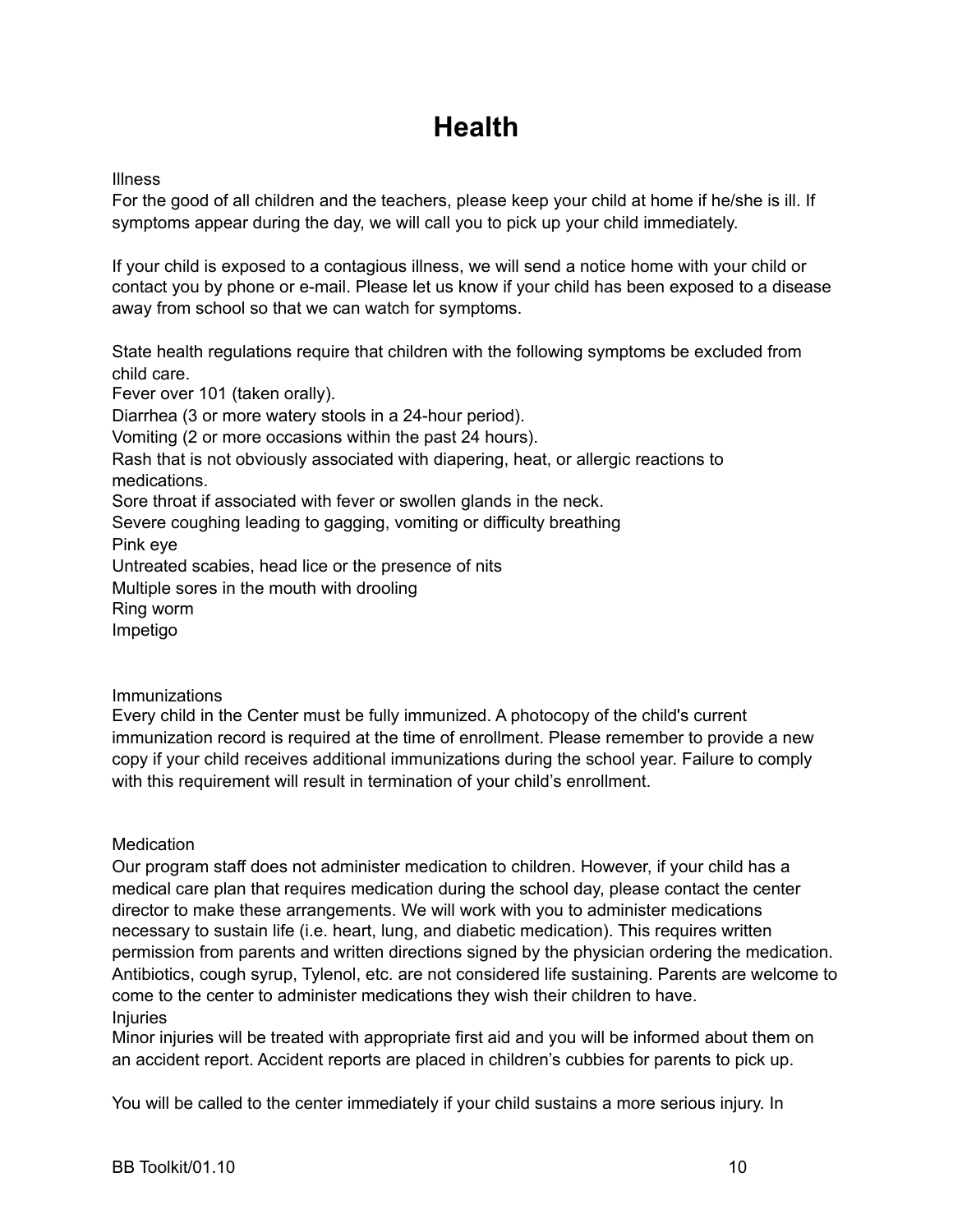cases that we perceive to be potentially life threatening, we will call an ambulance to transport your child to a medical facility and will direct you to meet the ambulance. All costs for the ambulance and medical fees are the responsibility of the child's family.

#### **Nutrition**

Children are required to bring a sack lunch. We will serve one snack per day.

Snack 8:30 am Lunch 11:00 am Snack 2:30 pm

The sack lunch you provide for your child MUST meet the nutritional requirements of the US Department of Agriculture.

# Food Allergies

Please notify your child's teacher if your child has food allergies. You will need to bring a statement from your child's doctor confirming the food allergy and including any special instructions or emergency procedures. Snack items with equivalent nutritional value will be substituted for allergy-causing foods.

#### Rest

Children are offered an opportunity to rest after lunch. Children have sleeping mats or cots labeled with their names. Clean sheets are provided weekly, or more often if needed. Children may bring from home a small blanket, small pillow, or stuffed toy. Children are not required to go to sleep. Non-sleepers may rest quietly with a book, while lying on their cots/mats.

# Outdoor Play

Outdoor play is not just recess, but is an extension of our indoor learning opportunities.

All children will play outdoors every day, weather permitting. We will use outdoor classroom time at every opportunity. The length of outdoor play times is adjusted according to the weather. Factors such as humidity and wind are considered in determining whether children will be able to play outdoors and how long they will stay out.

If children are healthy enough to be at the center, they are healthy enough to go outdoors. Please dress your child for the weather, especially cool mornings in fall and spring. Sneakers with socks, or other similar shoes, are best for running, climbing, and enjoying the outdoors. Remember to send your child in play clothes. We will get dirty!

At enrollment, parents sign a consent form for sunscreen to be used as needed.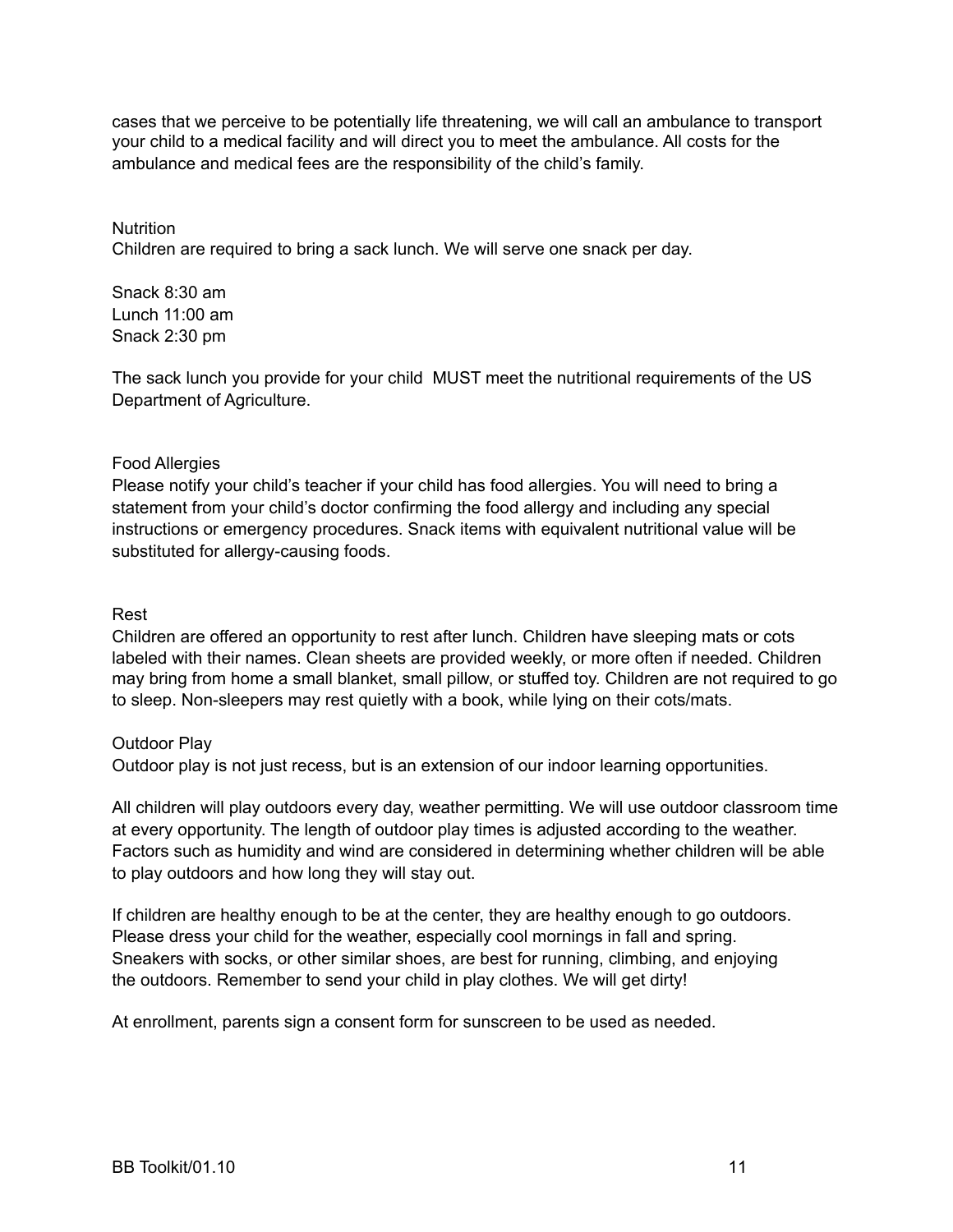# **Safety and Emergencies**

#### Release of Children

No child will be released to persons not authorized by a parent or guardian. If we have any doubt that the person picking up your child has not been authorized by a parent or guardian, we will not release the child until we contact you.

#### Emergency Procedures

Evacuation procedures for fire and other emergencies are practiced monthly. Severe weather drills are also conducted every month. When severe weather is in the area, the director monitors weather reports and alerts staff to be prepared to quickly move children to safety. Emergency procedures are posted in each classroom.

#### Weather-related Closings

When Cabot School District closes due to severe weather, our Center will be closed. Closings will be announced on local tv stations. The center director will also post school closings on facebook. If the closing is announced in the middle of the day, please pick up your child immediately.

#### Abuse Reporting

Our teachers are required by state law to report suspected child abuse/maltreatment. This includes non-accidental injuries, such as welts, bruises, cuts, burns, scratches, and broken bones. Suspected sexual abuse, emotional abuse, and neglect are also reported. Child neglect is defined as abandonment, lack of food, utilities, shelter, or lack of supervision.

Teachers are trained to recognize indicators of possible abuse. If they fail to report suspected abuse/maltreatment, teachers can be charged with a Class C misdemeanor. Reports are confidential and are considered allegations until an investigation is completed. The phone number for the Child Abuse Hotline is posted on the parent bulletin board near the sign-in sheet.

#### Interviews by DHS and Other Agencies

Any staff member or children in attendance may be interviewed by Child Care Licensing, by the Division of Child and Family Services, and/or by law enforcement officers for the purpose of investigations or to determine compliance with licensing requirements. Child interviews do not require parental notice or consent.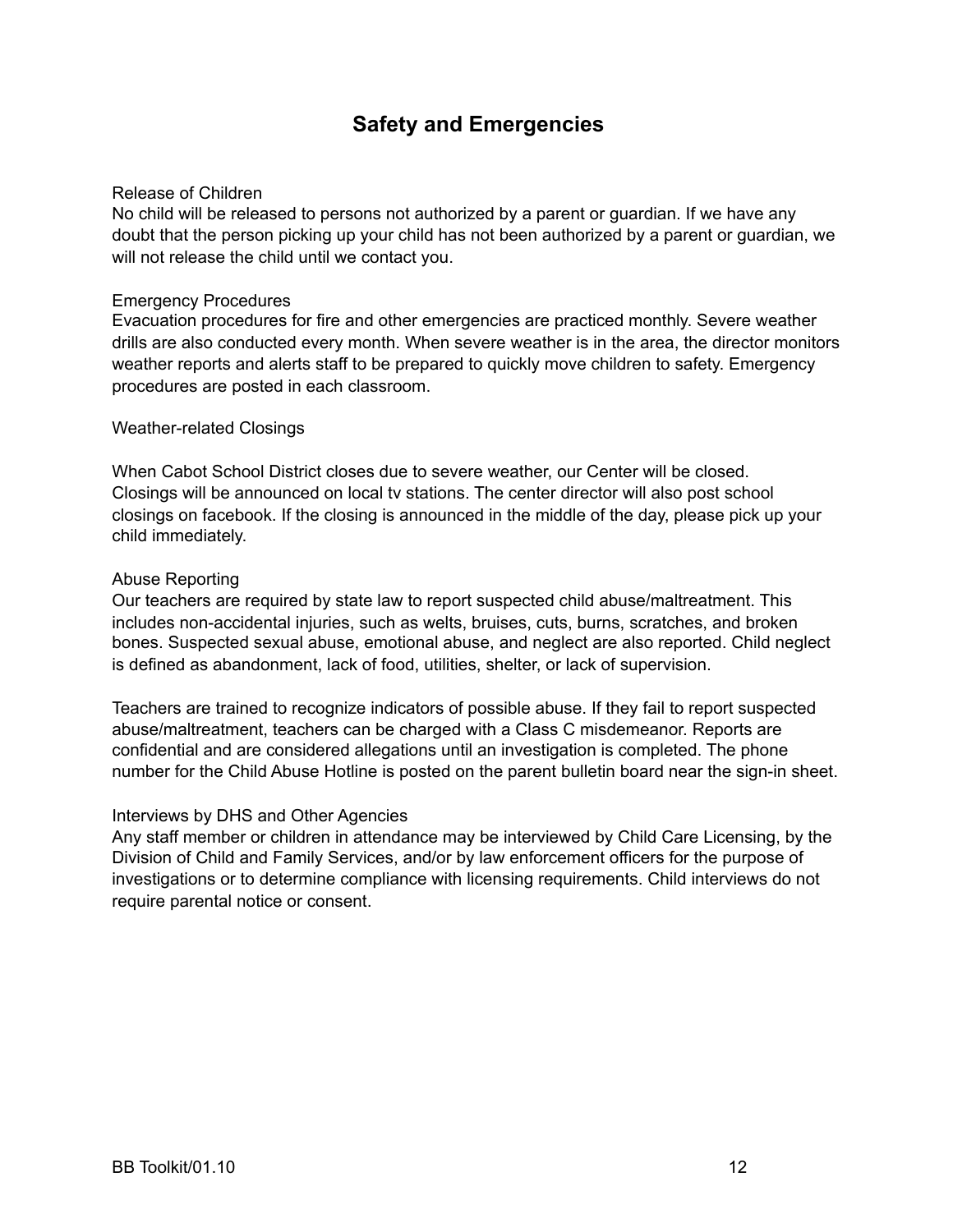# **Children's Needs**

# Clothing

Children in our program are active and creative. So that your child can fully participate in all the activities, please follow these guidelines when dressing your child for school.

- Children can easily manage clothing for toileting: fasten and unfasten buttons, zippers, snaps, buckles.
- Clothing is washable and durable enough to permit vigorous play.
- Clothing is inexpensive so that soiling, damage, or loss will not cause great concern.
- Shoes are sturdy and protect the child's feet. Sneakers (with socks) are the best choice.
- Flip flops, sandals, and open toed shoes can be hazardous.
- Clothing is appropriate to the weather conditions. Children will spend time outdoors every day. Be sure to send jackets, sweaters, coats, gloves, hats as needed.
- ALL clothing is labeled with the child's name. The program is not responsible for lost clothing items.

**Change of clothes at school**. Every child must have a complete change of clothes at school (socks, underwear, shirt, shorts/pants/skirt). Please check periodically to see if your child's change of clothes needs replacing. If a change of clothing becomes necessary during the day, the soiled clothing will be placed in a bag with your child's name on it.

# Cubbies

Children are provided with cubbies as a means of keeping their belongings together. Please check your child's cubby each day for notes, art projects, and other items that need to go home.

# Toys

We have many materials for the children to explore. Please encourage your child to leave his/ her toys at home. It is often difficult to share a toy with a group and the toy may get broken. Toys that resemble weapons are not permitted. If your child has a special toy, expensive toy, or toy with many pieces, please keep it safely at home. For reasons of safety, no latex balloons are allowed in the center.

# **Birthdays**

Your child's birthday is a special occasion to share with friends. If you would like to provide a simple snack for the group, please plan the date in advance with your child's teacher. We love your children and want them to be healthy, so please avoid high sugar/salt/fat items (cupcakes, cookies, gingerbread men). Party napkins and plates can make graham crackers and apple juice seem quite festive! Your child's teacher can suggest appropriate snacks that your child's friends will enjoy.

# Behavior Guidance

Our goal is to help children learn acceptable behavior and develop self-control. Our program is designed to promote positive and enjoyable learning experiences and to build trusting, respectful relationships. A well-planned schedule, classroom arrangement, and curriculum, along with a well-trained staff, significantly reduces instances of inappropriate behavior.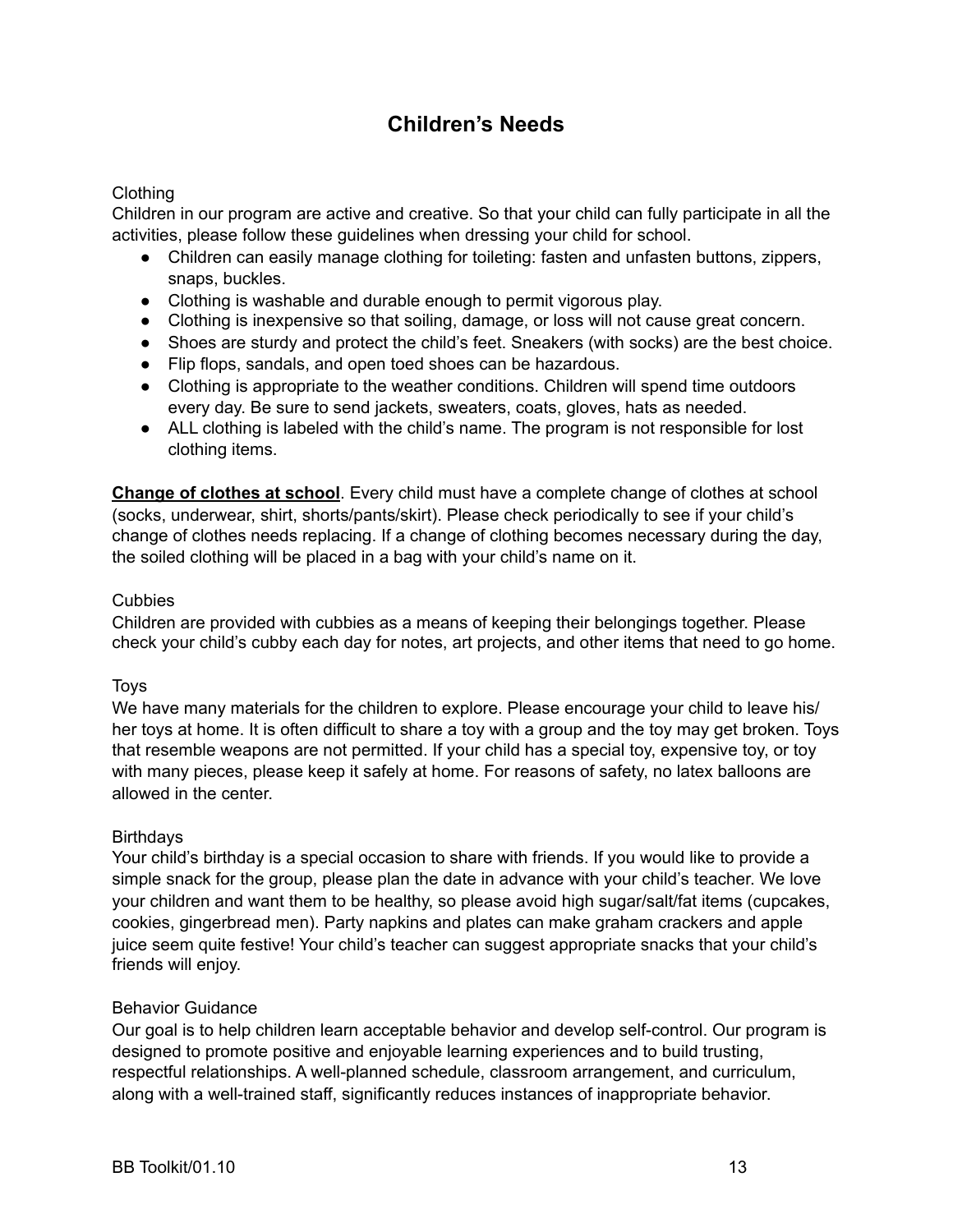However, when children do make mistakes in behavior, we use the following guidance techniques.

- Tell the child what he/she CAN do
- Give choices whenever possible, but only when the child really has a choice
- Support children in learning to solve their own problems and work out conflicts
- Re-direct a child to another activity
- Help children learn how to play with friends

Physical punishment and threats are never used by our staff.

Limits of Behavior

- You may not hurt others.
- You may not hurt yourself.
- You may not hurt animals.
- You may not hurt toys and equipment.

#### Guidance Policy

At enrollment, parents will be given a written copy of our behavior guidance policy. Parents will also sign an acknowledgement that they have been informed of the policy.

#### Pattern of Inappropriate Behavior

When a pattern of inappropriate behavior emerges, parents are required to meet with our staff. The goal will be to work together to find a solution to the problem behavior and resolve the difficulty.

#### Children with Special Needs

Our program accepts all children. No child is denied enrollment due to special medical, health, or developmental needs. We will work with special services providers to ensure that your child has the supports needed to foster development.

#### **Transitioning**

As children grow, they may move to a different group within the center or into kindergarten. We will work with you to make the transition a positive experience. We will plan activities for the children and provide suggestions to you that will help your child bridge from preschool to kindergarten.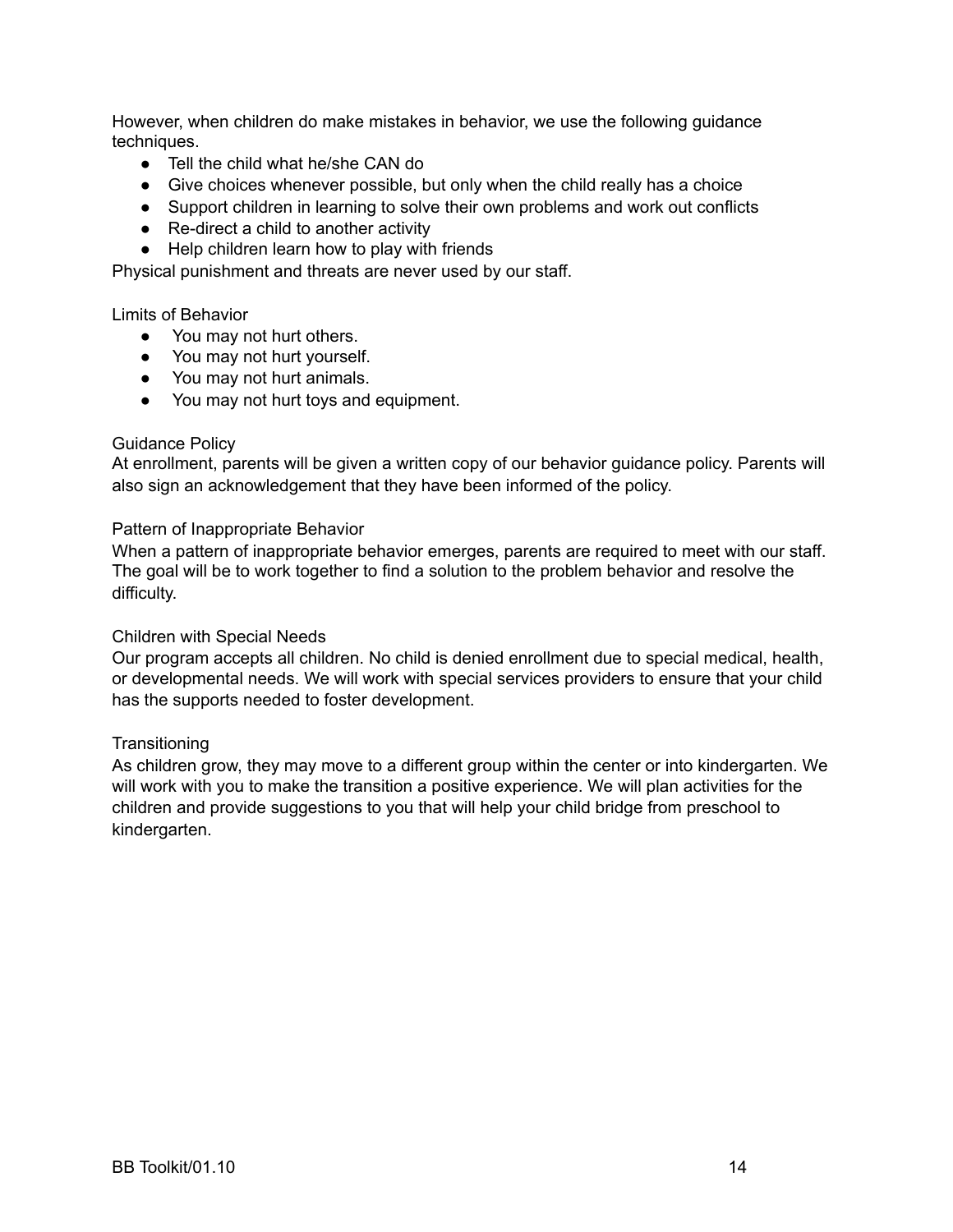# **Family-Staff Partnership**

# **Confidentiality**

All information about children and families is considered confidential. Staff members and volunteers will maintain the confidentiality of each family and of each child's educational records.

# **Communication**

We use a number of methods to communicate between center and your family.

- Talk you your child's teacher at drop-off and pick-up time.
- Read posted weekly lesson plans and daily schedules.
- Read special event notices posted near the sign-in sheet.
- Read the information on the parent bulletin board.
- Enjoy the photos, children's work, and other documentation of children's activities. These are posted in your child's room and throughout the center.
- Check your child's cubby for notices.
- Talk with you in a parent-teacher conference
- Share information in center-wide parent meetings
- Visit the center! You are welcome to drop by any time.

#### **Orientation**

Families who are new to our program are expected to attend our fall parent orientation meeting. During this time we will explain policies and procedures and answer your questions. If a child enrolls during the year, the family will be asked to participate in a 30-minute orientation conference with the director.

#### Daily Arrivals and Departures

A parent or authorized adult must accompany children into and out of the center at all times, and must sign children in and out. Arrival and departure times are very busy; for safety, please hold your child's hand in the parking lot.

Drop-off and pick-up times are opportunities to exchange information with our staff. As staff members are greeting children, parents often have lots of information to give us. Please help us do a good job—if it's important for us to know, write it down and hand it to a staff member.

#### Parent-Teacher Conferences

Conferences are scheduled twice a year at a time that you will be able to attend. We look forward to these special opportunities to talk about your child's progress. Parents or teachers may wish to request additional conferences as needed.

#### Meetings and Special Events

Family events will be planned throughout the year. We encourage your family to participate in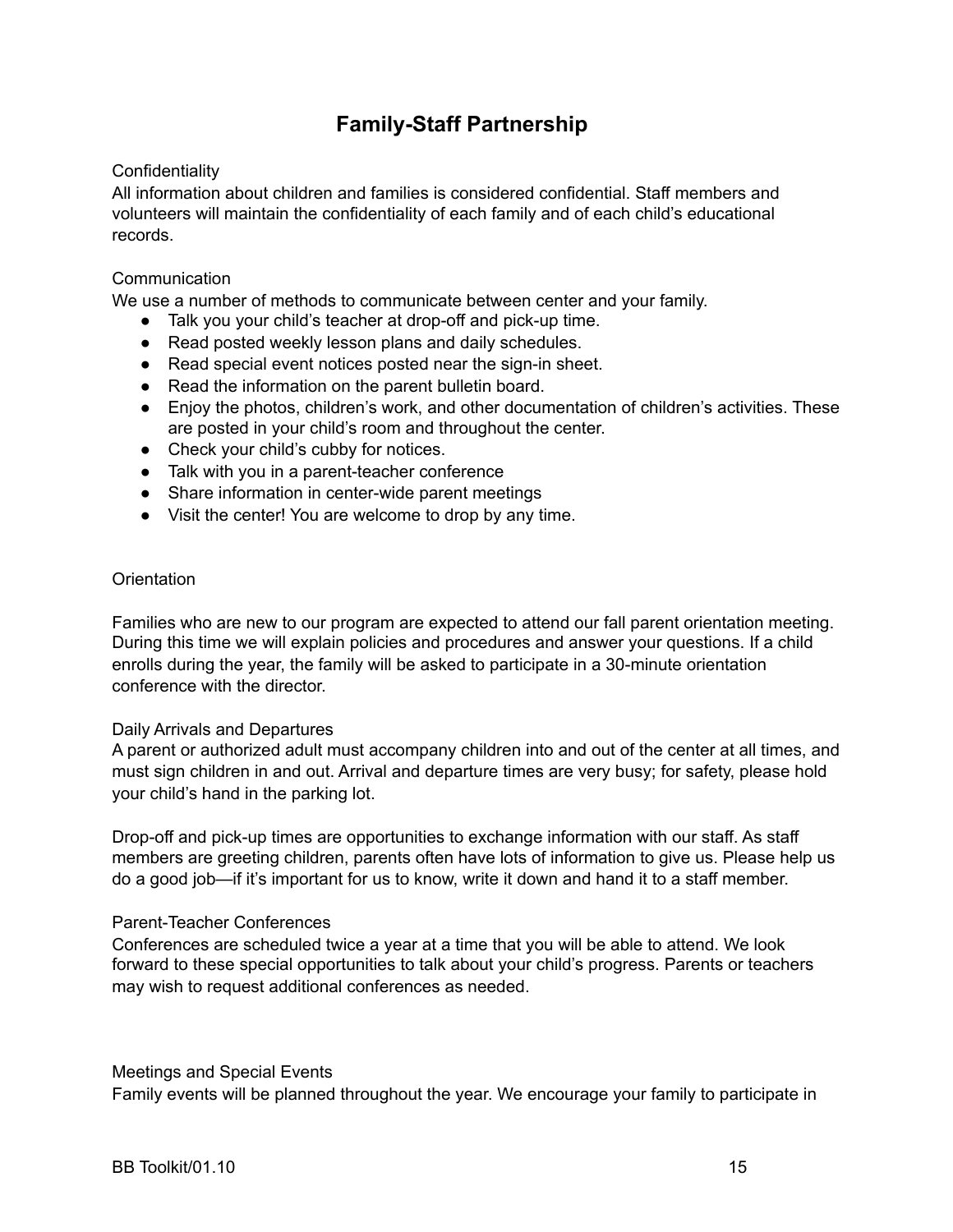these special activities. Notice of these events will be posted on the parent bulletin board.

### Photographs and Video

Teachers use digital cameras and digital video to record children's activities. Documentation of children's activities is used for families to see what their children are doing in the center, and also for children to recall what they have been doing. You will see photographs throughout the center. Video may be used occasionally during meetings or special events.

Photographs and video may also be used occasionally to inform the community about our program. Our staff may also share photographs and video with other teachers in professional meetings, classes, and workshops.

During the enrollment process, parents will sign a release for their children to be included in photographs and video.

#### Advisory Group

A parent advisory group will be formed at the beginning of each year. This group will work with the director to make recommendations for program improvements and to help plan special events.

#### Family Library

The center has a small library of books and videos on child development and parenting. Topics include behavior guidance, developmental characteristics, and special concerns (going to the hospital; step-parenting, for example). The center director can assist you with these materials and can also refer you to resources at the public library.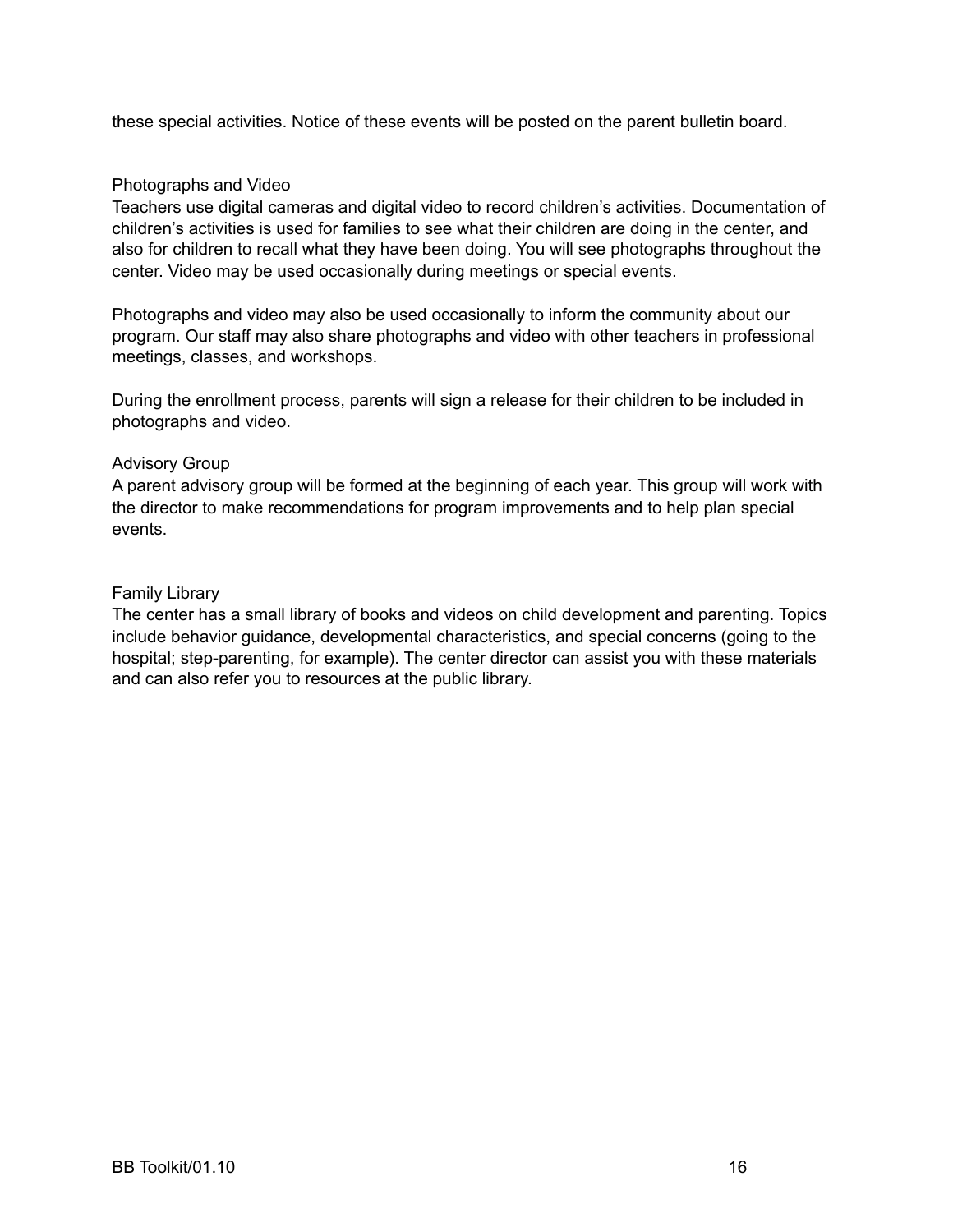# **Enrollment**

# **Eligibility**

We accept all eligible applicants until our maximum enrollment is reached. To review eligibility requirements, contact the center director.

# **Enrollment**

During the enrollment process, parents will attend an orientation session and will complete all the necessary forms.

# **Withdrawal**

If your child will be withdrawing from our program before the end of the school year, please inform us as soon as possible. This allows us to help your child prepare for a new experience. Also, we can notify another family who may be waiting for a place in our program.